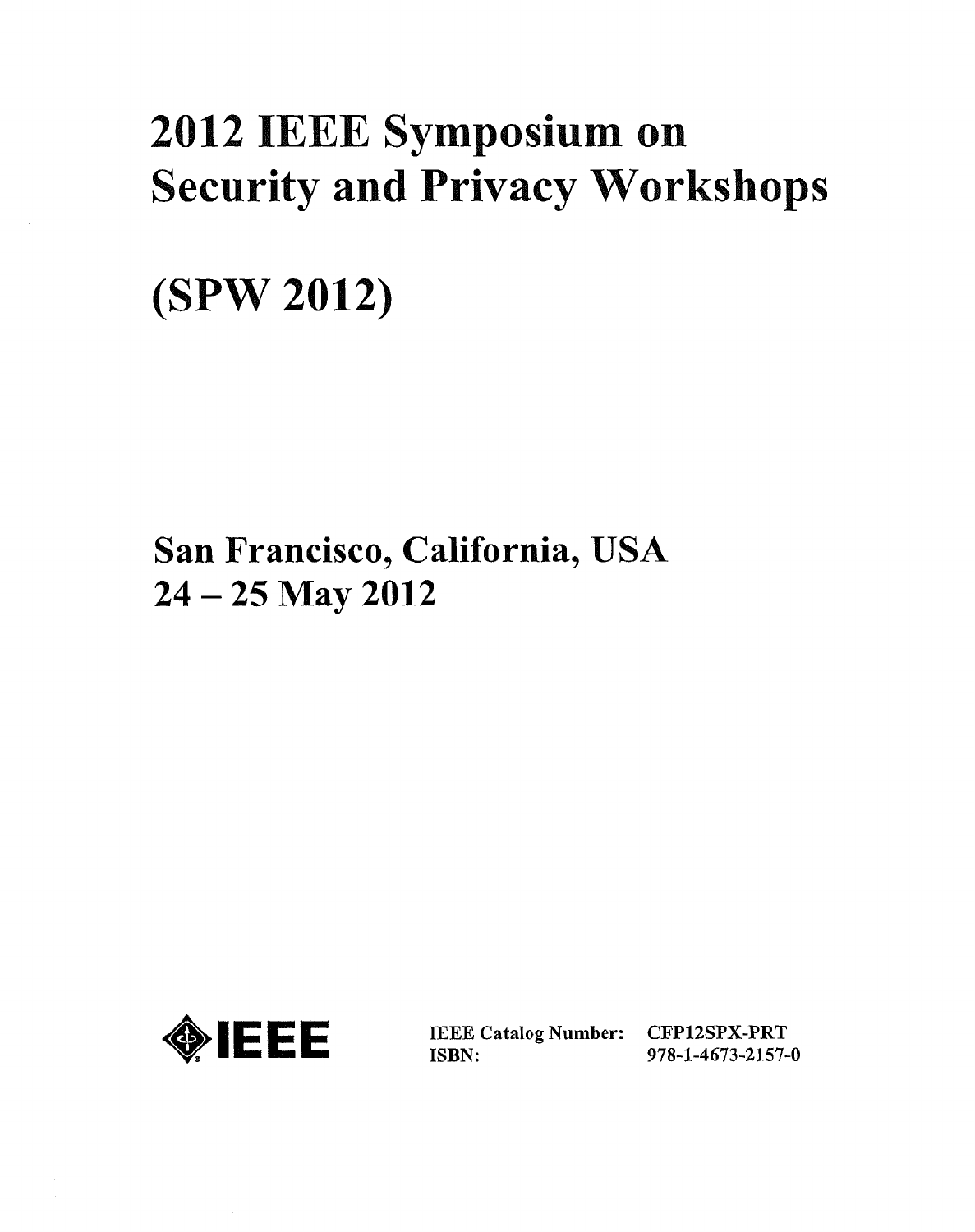### IEEE CS Security and Privacy Workshops

## SPW 2012

### Table of Contents

#### TrustED 2012

| A Theoretical Analysis: Physical Unclonable Functions and the Software                                                                                                  |  |
|-------------------------------------------------------------------------------------------------------------------------------------------------------------------------|--|
| Rishab Nithyanand and John Solis                                                                                                                                        |  |
| Marc Joye                                                                                                                                                               |  |
| Christina Boura, Sylvain Lévêque, and David Vigilant                                                                                                                    |  |
| Markku-Juhani O. Saarinen                                                                                                                                               |  |
| Slender PUF Protocol: A Lightweight, Robust, and Secure Authentication<br>Mehrdad Majzoobi, Masoud Rostami, Farinaz Koushanfar, Dan S. Wallach,<br>and Srinivas Devadas |  |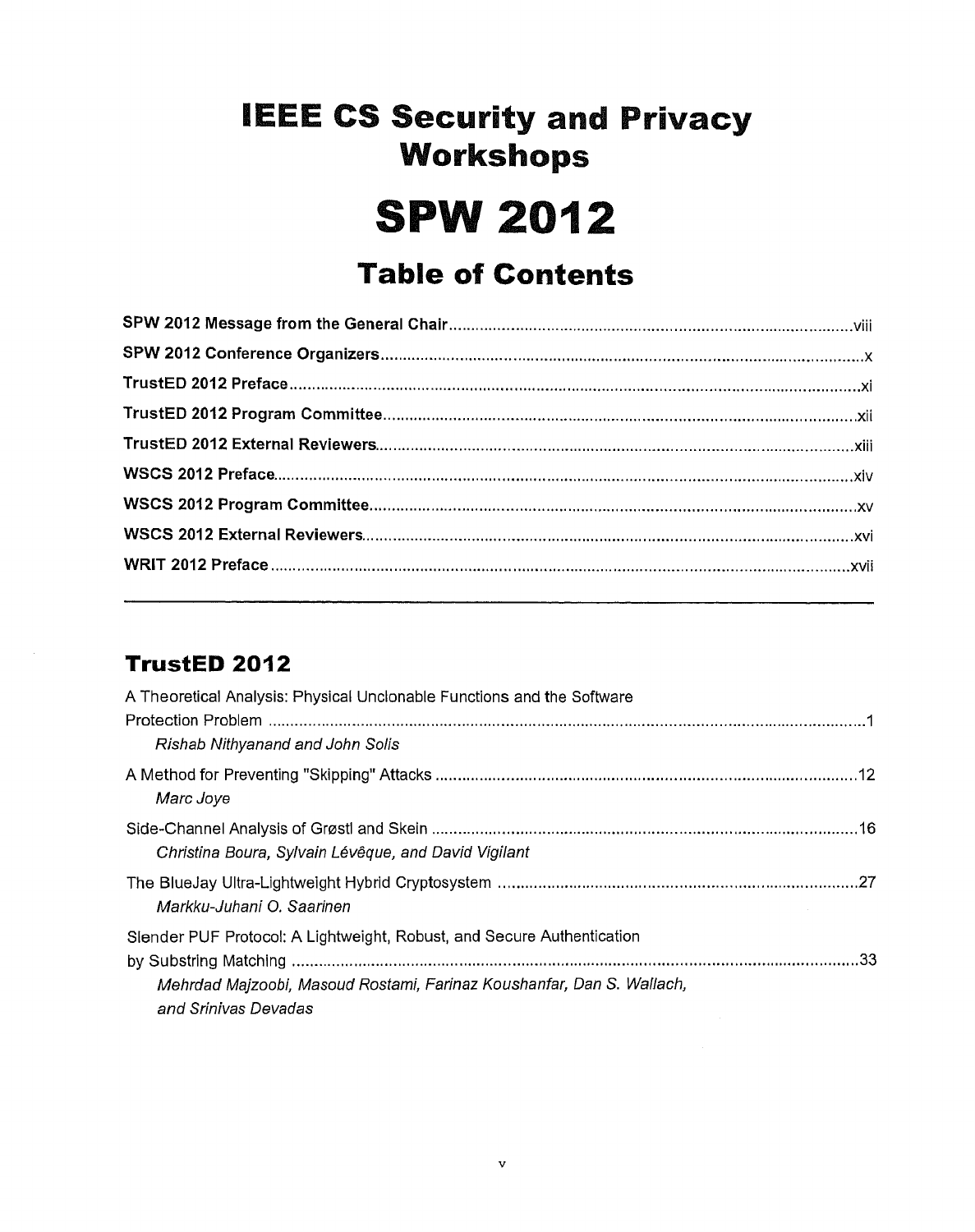#### WSCS 2012

| Matthew Burkholder and Rachel Greenstadt                                                                                          |  |
|-----------------------------------------------------------------------------------------------------------------------------------|--|
| Sharon Paradesi, Oshani Seneviratne, and Lalana Kagal                                                                             |  |
| Semantic Comparison of Security Policies: From Access Control Policies<br>Mathieu Jaume                                           |  |
| A Framework for Modeling Decision Making and Deception with Semantic<br>Christopher Griffin and Kathleen Moore                    |  |
| Sumit More, Mary Matthews, Anupam Joshi, and Tim Finin                                                                            |  |
| Privacy Control in Smart Phones Using Semantically Rich Reasoning<br>Dibyajyoti Ghosh, Anupam Joshi, Tim Finin, and Pramod Jagtap |  |
| Jim Blythe and L. Jean Camp                                                                                                       |  |
| Hilarie Orman                                                                                                                     |  |
| Jesus Navarro, Enrique Naudon, and Daniela Oliveira                                                                               |  |
| Hao Zhang, William Banick, Danfeng Yao, and Naren Ramakrishnan                                                                    |  |
| Toward a Game Theoretic Model of Information Release in Social Media<br>Christopher Griffin and Anna Squicciarini                 |  |
| <b>WRIT 2012</b>                                                                                                                  |  |
| Alexander Y. Liu and Dung N. Lam                                                                                                  |  |
| Salvatore J. Stolfo, Malek Ben Salem, and Angelos D. Keromytis                                                                    |  |
| Jonathan Voris, Nathaniel Boggs, and Salvatore J. Stolfo                                                                          |  |
| Insider Threats against Trust Mechanism with Watchdog and Defending                                                               |  |

Youngho Cho, Gang Qu, and Yuanming Wu